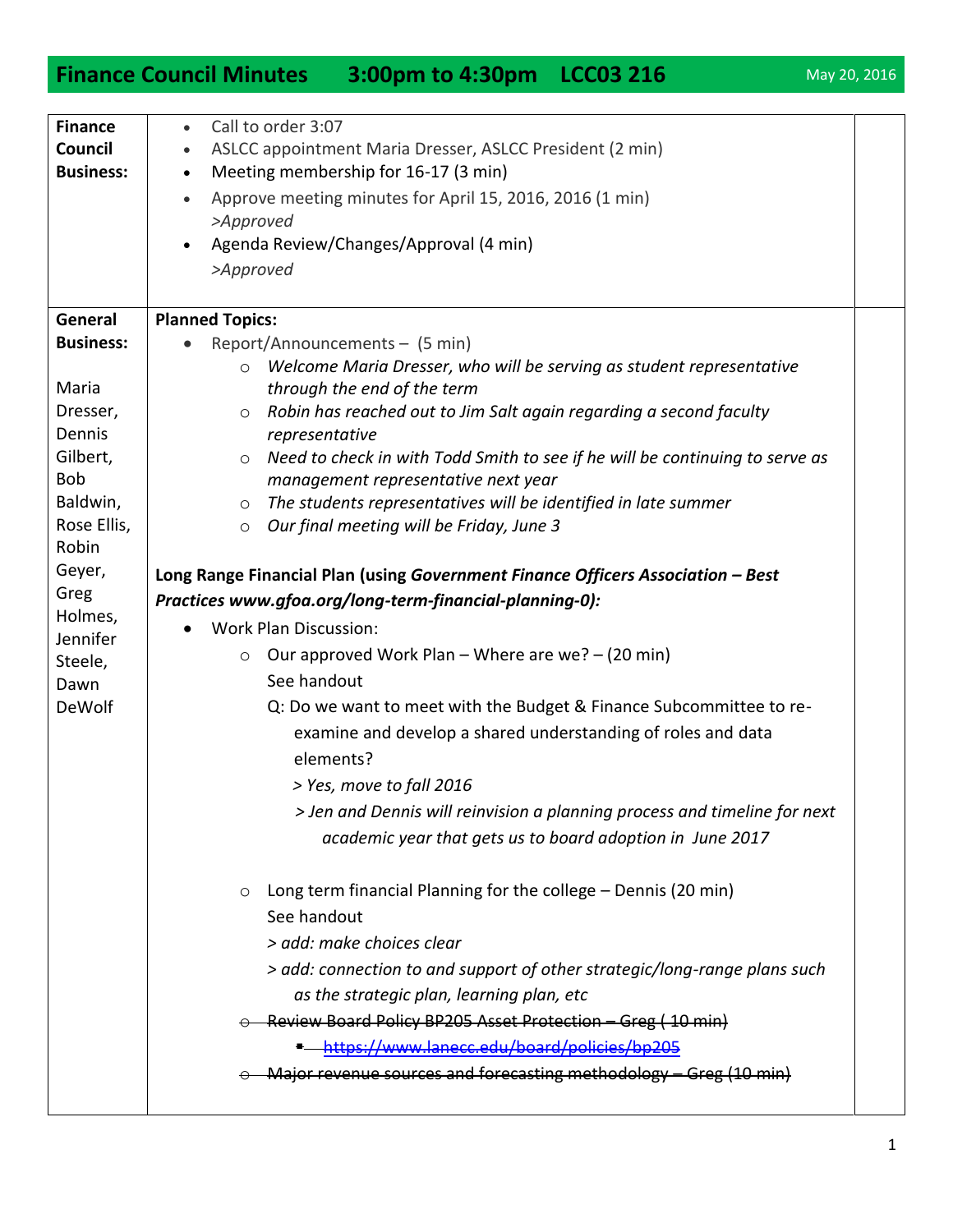## **Finance Council Minutes 3:00pm to 4:30pm LCC03 216** May 20, 2016

| $\circ$ | Review financial responsibility section of the draft strategic plan - Jen (15       |
|---------|-------------------------------------------------------------------------------------|
|         | min)                                                                                |
|         | See handout                                                                         |
|         | >Consider adding quality and teaching to the strategic statement under              |
|         | planning and institutional effectivess                                              |
|         | > Review reference to governance councils; want to be sure there isn't a            |
|         | negative association                                                                |
|         | > Consider calling out the long-range financial plan                                |
| $\circ$ | Add: Budget Committee Information Request: Why do "all academic                     |
|         | programs" make money?                                                               |
|         | > Ultimate goal of the general fund is to spend out the fund balance every<br>year. |
|         | > Need to look at the contribution margin and look more holistically about          |
|         | the cost of instruction, student and college services                               |
|         | > Q: what is that statement in answer to?                                           |
|         | > Acknowledge that we are talking about different things. Let's bring people        |
|         | together to build shared understanding and unity.                                   |
|         | > Need to have this conversations outside of politically charged                    |
|         | environment.                                                                        |
|         | <b>Other ideas/Discussion Points/Future Agenda Items:</b>                           |
| O       | <b>Staffing reports</b>                                                             |
| $\circ$ | Unit Planning data                                                                  |
| $\circ$ | Budget docs - acronym list                                                          |
| O       | Review of ancillary-Services and Programs, connected to tuition discussion          |
| O       | CTE vs transfer credit, depth and breadth of instructional offerings                |
| O       | Student FTE by Term                                                                 |
| O       | Price point analysis                                                                |
| O       | Analysis of minimum wage increase implications and workstudy jobs                   |
| $\circ$ | OPE - Cheat sheet that explains line items                                          |
| $\circ$ | Enrollment Process Review - ACRAO Report                                            |
|         | https://blogs.lanecc.edu/strategicenrollmentmanagement/info/enrollment-             |
|         | process-review/                                                                     |
| $\circ$ | Review Finance Council's relationship with the Budget and Finance                   |
|         | Subcommittee and budget development process                                         |
|         |                                                                                     |